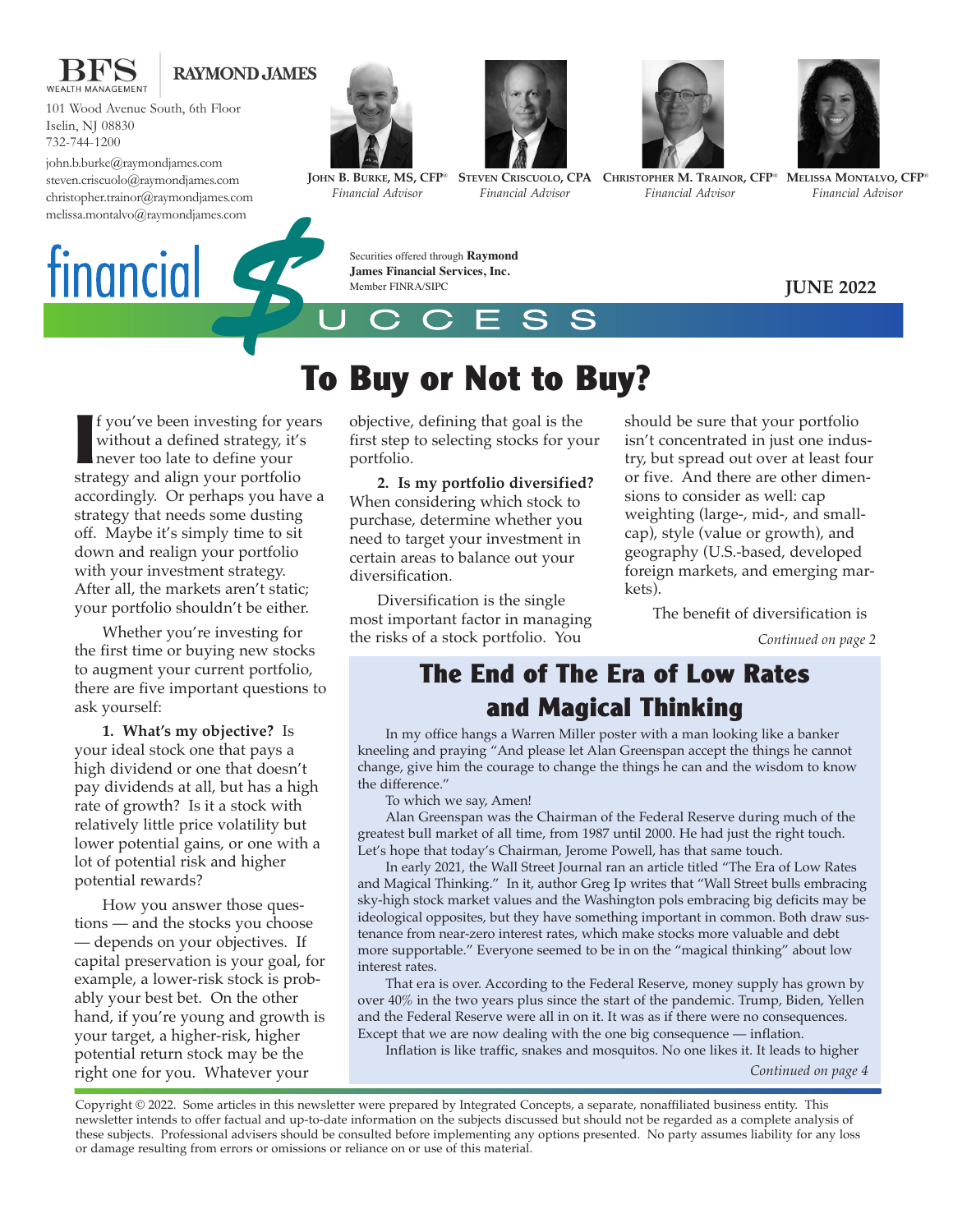## **To Buy or Not to Buy?**

*Continued from page 1*

that the up and down movements of different asset subclasses are not completely correlated, so that over time losses in one industry or subclass may be offset by gains (or lesser losses) in another.

**3. What's my expected holding period?** If you're looking to speculate or trade for fast gains, your expected holding period is short. In that case, you need to be sure you are timing your purchase so you're getting in near the beginning of an upswing, not the end of one.

If you are buying for the long term, on the other hand, the price you pay is less critical, as long as you don't purchase a stock in the early stages of a steep decline in value.

**4. What's the prevailing market trend?** Recently, the market was so strong that almost any stock you bought was likely to go up in value. But in a trendless or bear (declining) market, it's a lot harder to find a winner, at least in the short and intermediate terms. That's because the majority of stocks move in the same direction as the market, no matter how fundamentally strong a stock may be.

**5. At the current price, would I be paying too much?** To answer this question, you'll have to consider some basic fundamentals.

First, look at the stock's price/ earnings  $(P/E)$  ratio, which is its price per share divided by earnings per share. How does it compare to the stock's normal range, and how does it compare to its direct competitors? If the P/E ratio is high, maybe the stock is overpriced. On the other hand, if it's low, it could either be a bargain or an indication of a fundamental weakness.

In addition to the  $P/E$  ratio, you should examine the stock's past and future earnings growth rate. Then look at its price/earnings growth

# **5 Reasons to Start Saving**

**S**aving money is a bit like exercising. We all know how important both are, but it can be hard to actually get into the habit of doing either. Here are five reasons to help keep you motivated.

#### **1. You'll Be Prepared for Emergencies**

Here's an alarming fact: most Americans don't have enough money saved to cover even relatively small unexpected expenses, such as emergency room co-pays, minor car repairs, or a broken furnace. Without cash on hand to cover these irregular but inevitable costs, you're more likely to turn to credit cards or loans when the need arises. Not only are you forced to take on debt, but you don't have time to shop around, making it more likely that you'll end up with an expensive, high-interest loan.

#### **2. You'll Be More Independent**

Having savings gives you more flexibility and independence. With a healthy amount of savings, you can feel more free to take risks, like starting your own business, heading back to school to train for a new career, purchasing a home of your own, or moving to a new city. Plus, without savings, you're living on the financial edge, and you're more likely to find yourself stuck in situations that you may not be satisfied with. Committing to savings today, even if it's just a small amount, will start to give you the

ratio (PEG ratio). The PEG ratio compares the stock's  $P/E$  ratio to its five-year projected earnings growth rate. A PEG ratio of 1 to 1.5 is typically considered normal. A PEG of 2.0 or higher is often a sign that a stock is overpriced, while a PEG below 1.0 may be an indication that

freedom to make different choices in your life.

#### **3. You'll Be Able to Reach Your Goals**

We all have goals. Whatever your dreams, they likely have one thing in common — you're probably going to need some money if you want them to become a reality. Few of those dreams are achievable if you don't save for them.

#### **4. You'll Be Able to Earn More Money**

Saving isn't just about setting aside what you've already earned. It's also about putting your money to work for you. Depending on where you save and invest your money, you can earn more just by being diligent about saving, rather than spending. And because of the power of compounding earnings, even relatively small amounts can grow significantly, provided you don't touch your principal.

#### **5. You'll Be Happier**

No one wants to suggest money is the only thing that can make us happy. But there's also evidence that *saving* money, even in small amounts, can make you happier. In contrast, having debt (often a consequence of a lack of savings) tends to lead to more unhappiness.

Convinced that saving for the future is the right thing to do? Please call to discuss how you can make regular saving part of your financial plan. OOO

the stock is a good bargain.

Even the most seasoned investor, one who's comfortable with the five factors to consider when evaluating a stock, can benefit from the objective advice of a professional. As hard as we try, it's dif-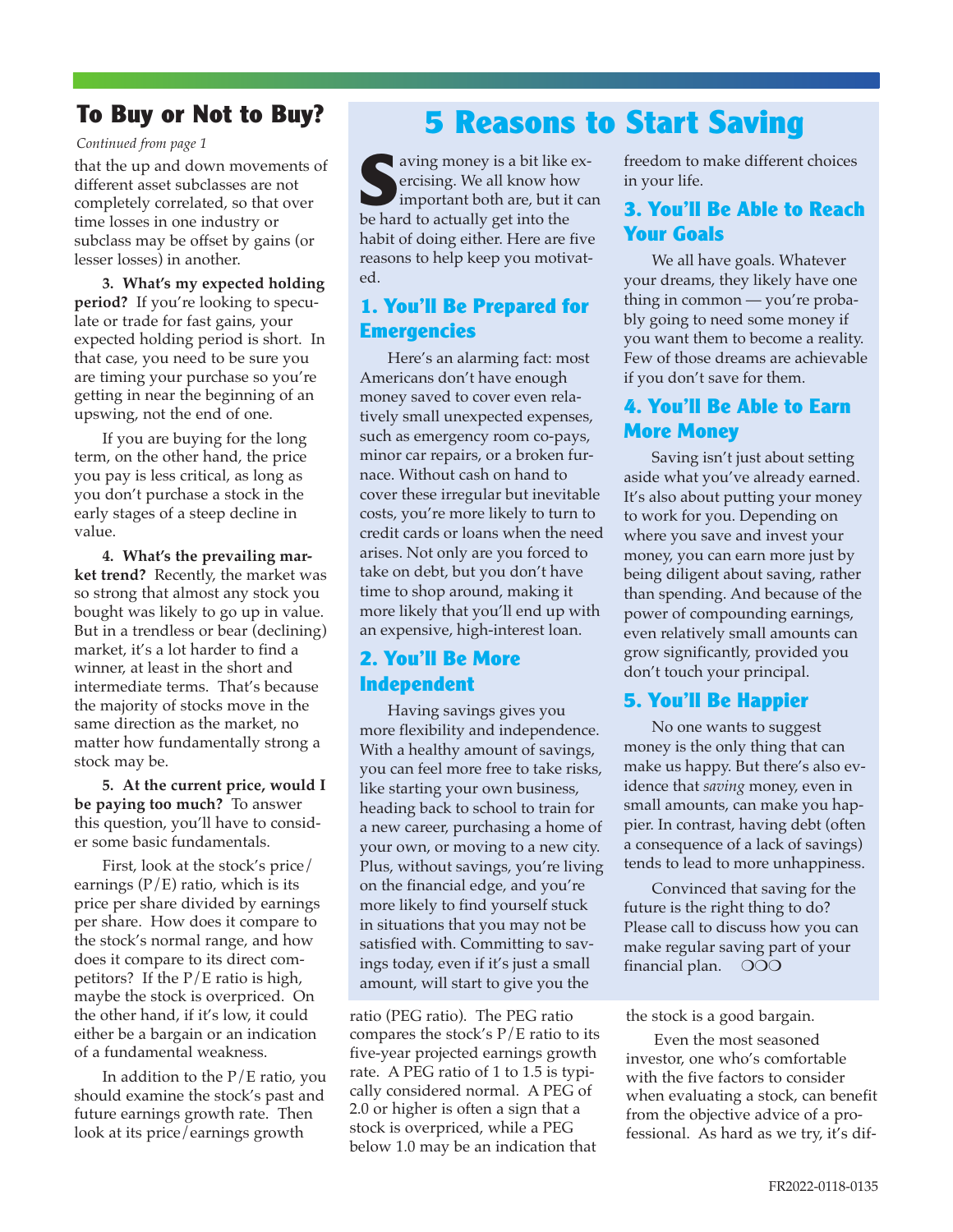# **Finding a Balance between Risk and Return**

ne of the most basic investment principles is that returns reward you for the risks you take. While investors are often uncomfortable with the concept of risk, it is this uncertainty that makes higher rates of return possible. Some basic investment principles related to risk and return include:

4Returns on specific investments are not known in advance. Investors can review historical rates of return, but there is no guarantee that past returns will be indicative of future returns.

4There is usually the possibility that an investment will not meet your return expectations.

The uncertainty regarding your actual return creates risk. Greater uncertainties typically lead to greater risk.

4Investments are subject to many different types of risk. Cash is primarily subject to purchasing power risk, or the risk that its purchasing power will decrease due to inflation. In addition to purchasing power risk, bonds are subject to interest rate risk, or the risk that interest rates will increase and cause the bond's value to decrease, and default risk, or the risk that the issuer will not repay the principal or interest on the bonds. Stocks are primarily subject to nonmarket risk, or the risk that events specific to a company or its industry will adversely affect a stock's price; and market risk, or the risk that a particular stock will be affected by overall stock market movements.

There is generally a tradeoff between risk and return. Low levels of risk are the most desirable and typically have lower return potential, while higher levels of risk are typically undesirable and must offer higher return potential to encourage investors to invest. Be cautious of claims of high returns

with low risk.

There are strategies that can be used to reduce the total risk in your investment portfolio:

4**Diversify your portfolio.** You should diversify among several different investment categories, including cash, bonds, and stocks, as well as within investment categories, such as owning several types of stocks. A properly diversified portfolio should contain a mix of asset types whose values have historically moved in different directions or in the same direction with different magnitudes. By owning several investments rather than just one, a downturn in any one should not have a significant impact on your total return. Of course, the opposite is also true — if you have one investment with exceptional returns, your total return will be lower than if that were your only investment.

4**Stay in the market through different market cycles.** Remaining in the market over the long term helps to reduce the risk of receiving a lower return than expected, especially for more

volatile investments, such as stocks.

4**Use dollar cost averaging to invest.** Rather than accumulating cash so you have a large sum to invest, invest small amounts regularly. Dollar cost averaging involves investing a certain sum of money in set amounts at regular intervals. This spreads your purchases over a period of time, preventing you from making one major purchase at high prices. Since you are investing a set amount, you purchase more shares when prices are lower and fewer shares when prices are higher. While a valuable investment strategy, dollar cost averaging does not ensure a profit or protect against losses in declining markets. Before starting a program, consider your ability to continue purchases during periods of low price levels. This strategy requires the discipline to invest consistently, regardless of market prices, and can help develop a habit of regular investing.

If you'd like to discuss how to balance risk and return in your portfolio, please call.  $\circ$  OOO